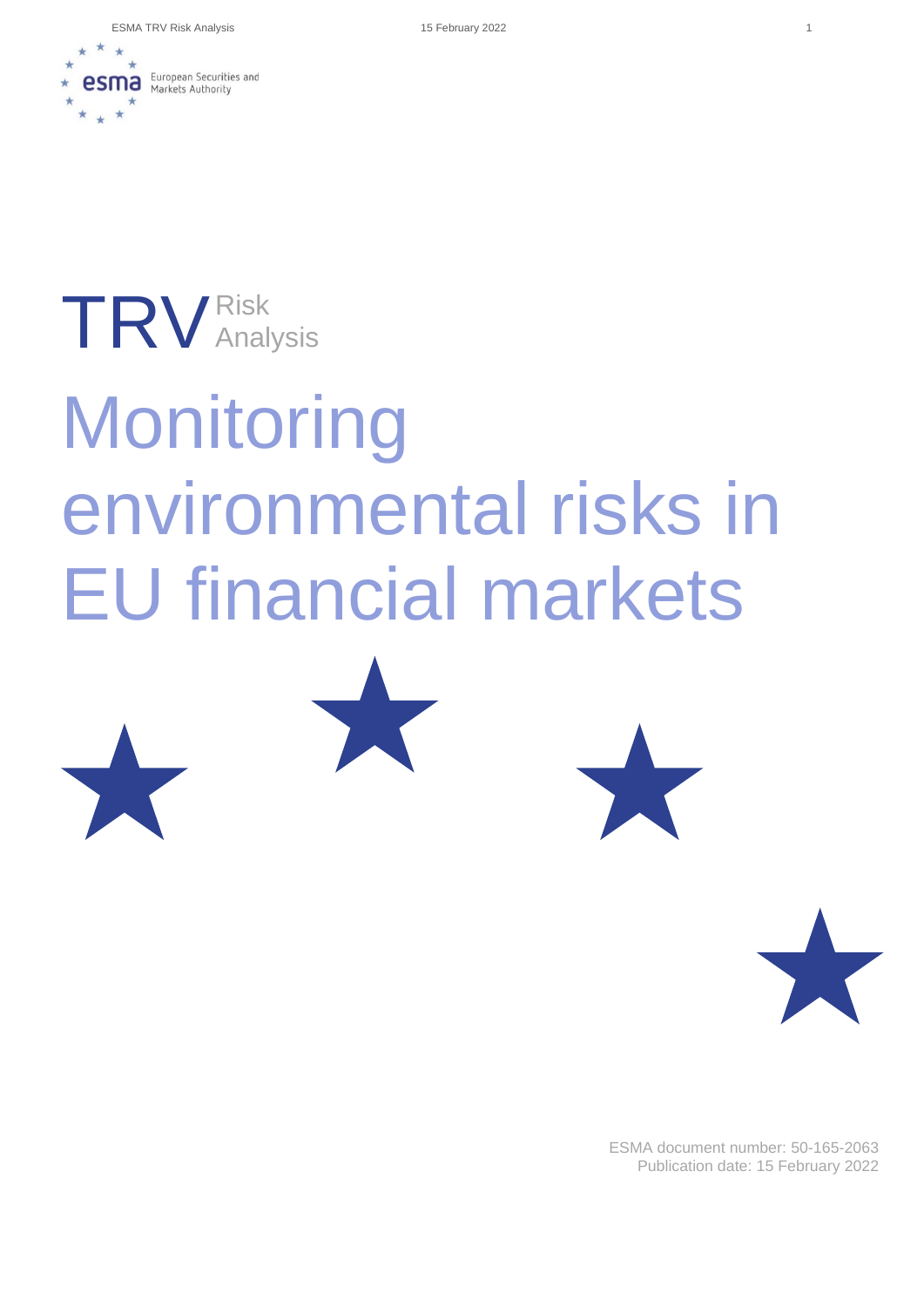provided the source is cited adequately. Legal reference for this Report: Regulation (EU) No. 1095/2010 of the European Parliament and of the Council of 24 November 2010 establishing a European Supervisory Authority (European Securities and Markets Authority), amending Decision No 716/2009/EC and repealing Commission Decision 2009/77/EC, Article 32 'Assessment of market developments, including stress tests', '1. The Authority shall monitor and assess market developments in the area of its competence and, where necessary, inform the European Supervisory Authority (European Banking Authority), and the European Supervisory Authority (European Insurance and Occupational Pensions Authority), the European Systemic Risk Board, and the European Parliament, the Council and the Commission about the relevant micro-prudential trends, potential risks and vulnerabilities. The Authority shall include in its assessments an analysis of the markets in which financial market participants operate and an assessment of the impact of potential market developments on such financial market participants.' The information contained in this publication, including text, charts and data, exclusively serves analytical purposes. It does not provide forecasts or investment advice, nor does it prejudice, preclude or influence in any way past, existing or future regulatory or supervisory obligations by market participants.

© European Securities and Markets Authority, Paris, 2022. All rights reserved. Brief excerpts may be reproduced or translated

The charts and analyses in this article are fully or in part, based on data not proprietary to ESMA, including from commercial data providers and public authorities. ESMA uses these data in good faith and does not take responsibility for their accuracy or completeness. ESMA is committed to constantly improving its data sources and reserves the right to alter data sources at any time. The third-party data used in this publication may be subject to provider-specific disclaimers, especially regarding their ownership, their reuse by non-customers and, in particular, their accuracy, completeness or timeliness, and the provider's liability related thereto. For more details on these disclaimers, please consult the websites of the individual data providers whose names are given throughout this report. Where third-party data are used to create a chart or table or to undertake an analysis, the third party is identified and credited as the source. In each case, ESMA is cited by default as a source, reflecting any data management or cleaning, processing, matching, analytical, editorial or other adjustments to raw data undertaken.

ISBN 978-92-95202-52-8, doi:10.2856/613372, ISSN 2599-8749, EK-AC-21-003-EN-N European Securities and Markets Authority (ESMA) Risk Analysis and Economics Department 201-203 rue de Bercy 75012 Paris FRANCE [Risk.analysis@esma.europa.eu](mailto:Risk.analysis@esma.europa.eu)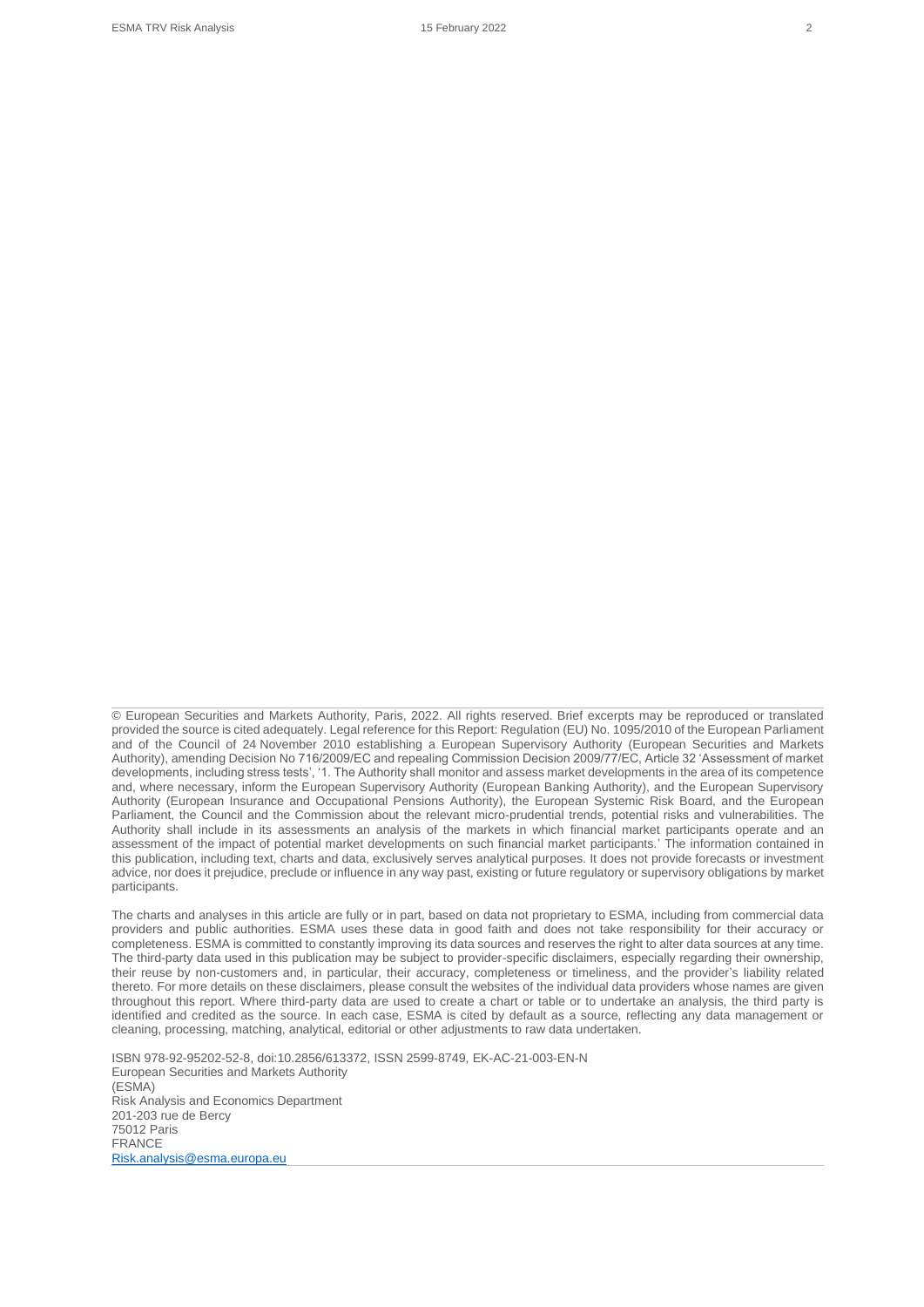## Financial Stability

## Monitoring environmental risks in EU financial markets

Contact: [julien.mazzacurati@esma.europa.eu](mailto:julien.mazzacurati@esma.europa.eu) (1)

#### **Summary**

Regulators and supervisors have started to incorporate environmental risks, especially those stemming from climate change, and their potential implications for the financial system into their work. The objective of this article is twofold: first, to depict how environmental risks can be expected to impact EU securities markets and their participants; and second, to lay out ESMA's approach to integrating environmental risks in the risk assessment and monitoring framework. In light of ESMA's financial stability, investor protection and orderly market objectives, and given the unique nature of climate risks and the challenges they entail for risk monitoring purposes, we propose to integrate climate risk as a new risk category alongside the existing liquidity, market, credit, contagion and operational risk categories. This risk category is intended to capture physical and transition risk drivers and their mitigants, in addition to the potential risks associated with green finance. As part of this framework, at the current juncture we identify three core risks to ESMA's objectives stemming from climate change: abrupt changes in market sentiment, greenwashing and weather-related hazards.

### Monitoring environmental risks: mandate and context

There is broad agreement that climate change has become the challenge of our generation  $(2)$ , with potentially substantial consequences for the global economy and economic agents (households, businesses and governments). As such, climate change will also have major implications for the global financial system, even as public understanding of the potential ramifications and transmission channels between climate change and financial risks is still progressing. In recent years, a broad consensus has nonetheless formed around one fundamental message: the potential costs of inaction over the many decades to come appear disproportionately high compared to those of actions taken today to address climate change or mitigate its impact.

While a number of (public and private) stakeholders and institutions are highly committed to the issue of climate change, a lack of awareness combined with the long-term horizon of climate-related developments creates significant challenges for early action. This also applies to risks posed to the financial system, where early actions to tackle climate change can generate considerable benefits in reducing the nature and severity of disruptions (ECB and ESRB, 2020). Raising awareness around climate risks − including in the EU financial ecosystem of market participants, infrastructures, services providers, industry bodies and regulators – has therefore become an important priority for the EU. The European Commission has further highlighted the need for the financial system to play a key role in addressing the consequences of climate change (ECB and ESRB, 2020).

This article depicts how climate risks can be expected to impact EU securities markets and lays out our approach to integrating climate risks into ESMA's risk monitoring framework. In doing so, it contributes to ESMA's objectives of investor protection, financial stability and orderly markets.

Following the 2020 review of its founding Regulation, ESMA is now mandated to consider

 $($ <sup>1</sup> ) This article was written by Julien Mazzacurati, Sara Balitzky and Claudia Guagliano.

 $(2)$ ) *[UN Climate Change Conference](https://unfccc.int/news/climate-change-is-the-challenge-of-our-generation)*, October 2017.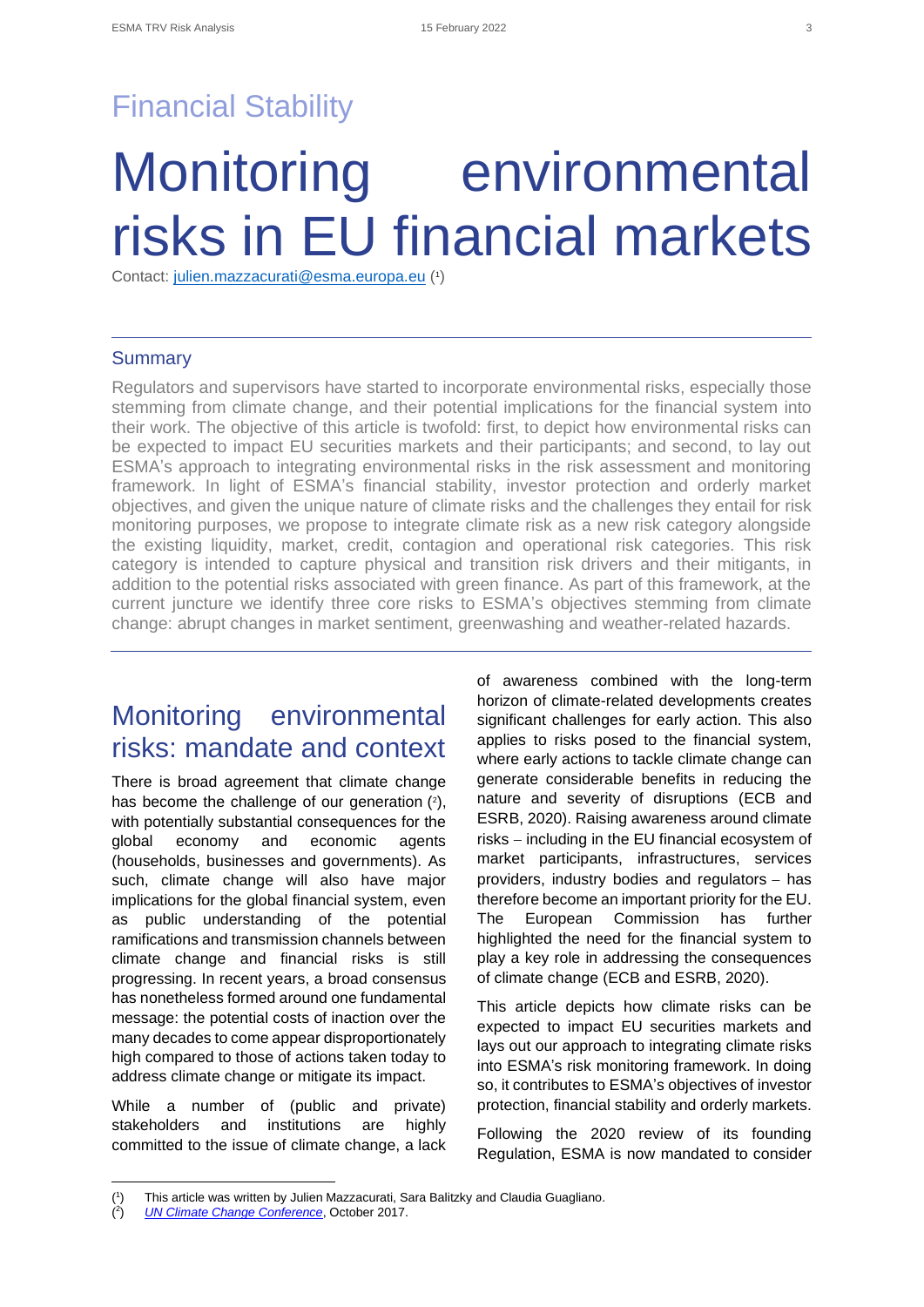environmental, social and governance-related (ESG) factors in all of its tasks and powers  $(3)$ . 'When carrying out its tasks … ESMA will need to take account of innovation, innovative and sustainable business models, and the integration of ESG-related factors' (see Table 1 for an overview of ESMA's analytical mandate on ESGrelated factors, including environmental risks).

In this context, in February 2020 ESMA adopted its Strategy on Sustainable Finance (ESMA, 2020). The strategy presented ESMA's approach to taking account of sustainable business models and integrating ESG-related factors across its four main activity areas of single rulebook, supervisory convergence, direct supervision and risk assessment. In its 2022 Annual Work Programme, ESMA further identified three key priorities:

- Developing rules on ESG disclosures and a risk identification methodology for ESG factors;
- contributing to the work on non-financial reporting; and
- working with national authorities to prevent the risk of greenwashing and to promote convergence in the supervisory approach (ESMA, 2021).

Aside from its legal mandate, the need to develop a climate risk monitoring framework also reflects broader developments in EU financial markets. A major shift in investor preferences towards sustainable investing can already be observed, especially in Europe. This shift is driven by growing public awareness of the climate emergency, climate-friendly public policies and pressure from civil society. This is most visible in the EU asset management industry where flows into EU ESG equity funds over the last three years have amounted to EUR 371 bn, compared to EUR 184 bn for non-ESG equity funds. ESG fund assets accounted for 19 % of the total assets of publicly marketed funds in the EU as of November 2021 (ESMA, 2022).

#### Table 1

#### Selected extracts of the ESMA Regulation ( 4 ) ESG factors in ESMA's analytical mandates

#### **Article 8: Tasks and powers of the Authority**

1a. When carrying out its tasks in accordance with this Regulation, the Authority shall:

[…]

(c) take account of … the **integration of environmental, social and governance related factors**.

#### **Article 23: Identification and measurement of systemic risk**

1. The Authority shall, in consultation with the ESRB, develop criteria for the identification and measurement of systemic risk and an adequate stress-testing regime which includes an evaluation of the potential for systemic risk posed by, or to, financial market participants to increase in situations of stress, including potential **environmental-related systemic risk**.

#### **Article 29: Common supervisory culture**

1. The Authority shall play an active role in building a common Union supervisory culture … The Authority shall carry out, at a minimum, the following activities:

[…]

(f) putting in place a monitoring system to assess material **environmental, social and governance-related risks**, taking into account the Paris Agreement to the United Nations Framework Convention on Climate Change.

#### **Article 32: Assessment of market developments, including stress tests**

2. The Authority … shall develop:

(a) common methodologies for assessing the effect of economic scenarios on the financial position of a financial market participant, taking into account inter alia risks stemming from **adverse environmental developments.**

(d) common methodologies for assessing the effect of **environmental risks** on the financial stability of financial market participants.

Policy measures ensuring that investors and financial market participants factor the risks associated with ESG factors into their decisionmaking can further help to channel savings into sustainable investments. Examples include: requirements to integrate ESG factors into risk management processes of financial market participants, such as investment firms and asset managers; ESG risk disclosure requirements; or setting ESG-risk-related long-term strategic objectives for banks ( 5 ). Policy measures such as these establish incentives for supervised entities to 'green' their activities, e.g. by reducing

 $(3)$ ) Consolidated text: *[Regulation \(EU\) No](https://eur-lex.europa.eu/legal-content/EN/TXT/?uri=CELEX:02010R1095-20200101) 1095/2010 of [the European Parliament and of the Council of](https://eur-lex.europa.eu/legal-content/EN/TXT/?uri=CELEX:02010R1095-20200101)  24 [November 2010 establishing a European](https://eur-lex.europa.eu/legal-content/EN/TXT/?uri=CELEX:02010R1095-20200101)  [Supervisory Authority \(European Securities and](https://eur-lex.europa.eu/legal-content/EN/TXT/?uri=CELEX:02010R1095-20200101)  [Markets Authority\), amending Decision](https://eur-lex.europa.eu/legal-content/EN/TXT/?uri=CELEX:02010R1095-20200101)  No [716/2009/EC and repealing Commission](https://eur-lex.europa.eu/legal-content/EN/TXT/?uri=CELEX:02010R1095-20200101)  Decision [2009/77/EC](https://eur-lex.europa.eu/legal-content/EN/TXT/?uri=CELEX:02010R1095-20200101)*.

 $[...]$ 

 $($ <sup>4</sup> ) Regulation (EU) No 1095/2010 establishing ESMA and defining its mandate. The 1 January 2020 amendments introduced the concept of sustainability of ESG factors.

<sup>(</sup> 5 ) See e.g. ESMA (2019) and *Article [6 of Regulation](https://eur-lex.europa.eu/legal-content/EN/TXT/PDF/?uri=CELEX:32019R2088&qid=1643970214025&from=EN#page=10)  (EU) [2019/2088](https://eur-lex.europa.eu/legal-content/EN/TXT/PDF/?uri=CELEX:32019R2088&qid=1643970214025&from=EN#page=10)* … on sustainability-related disclosures in the financial services sector.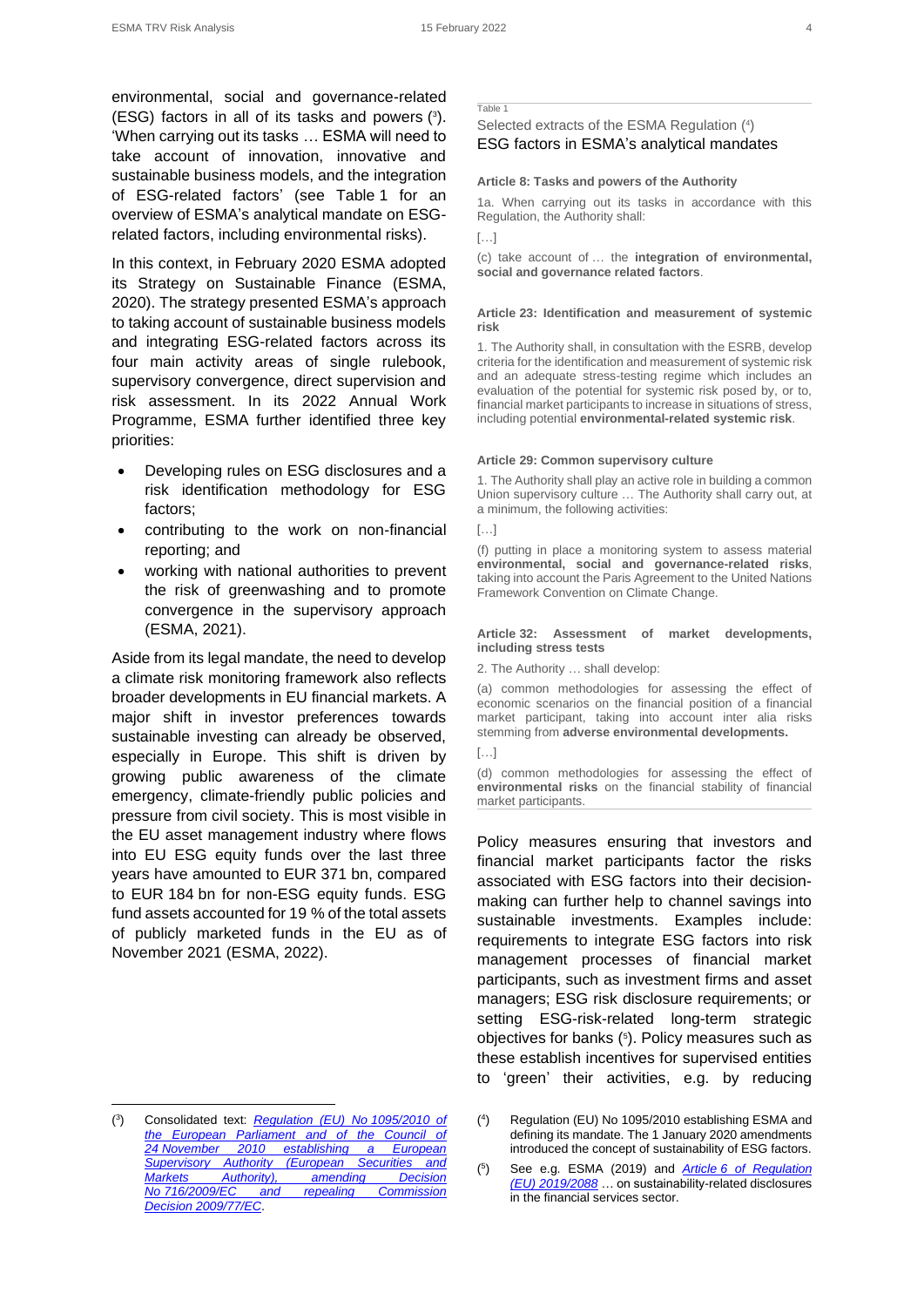exposure to environmentally harmful activities or increasing their offering of sustainable investment products.

However, climate risk monitoring is subject to multiple challenges. The long-term horizon of climate change, alongside the rapid development of new scientific methods and tools to measure and assess its impact, make climate risk monitoring a moving target. Additionally, the effects of broader geopolitical and societal developments on climate change, and the risks they pose to the financial system, can imply expanding the monitoring scope far beyond the traditional areas of expertise of financial supervisors. While these challenges and the limitations they imply in terms of monitoring and accuracy of assessment must be acknowledged, ESMA's regulatory and supervisory scope remains on the risks posed to the financial system.

This article is therefore concerned with the assessment – i.e. the identification, monitoring and analysis – of climate risks from a financial regulatory and supervisory perspective ( 6 ). For ESMA, risk assessments inform the Authority's regulatory work, support daily supervisory practices, contribute to supervisory convergence initiatives and help identify any market-wide or systemic problems at an early stage.

Thus, with this edition of the *ESMA Report on Trends, Risks and Vulnerabilities*, we introduce environmental risks as a new risk category into the regular ESMA risk assessment.

## Environmental risks in EU securities markets context

Amongst environmental risks, climate-related risks feature most prominently. Climate change and the associated risks to the financial system have become one of the most pressing concerns given the scale of the challenges ahead, and the 'radical shift of resource allocation' required for the transition to a carbon-neutral economy (NGFS, 2020). Reflecting this, ESMA's risk monitoring efforts will focus, as a first step, on climate. Two other recent developments should further facilitate the development of climate risk indicators.

First, the relationship between environmental factors and financial risk has been much more thoroughly explored in the context of climate change. The momentum currently building around this issue further allows ESMA to leverage on the knowledge and expertise developed elsewhere, including not least in the central banking community and the private sector. Beyond climate, there is only a partial understanding of the possible interactions between other environmental issues and financial risks. For example, the linkages between biodiversity losses and financial stability are now just beginning to be explored (Biermann et al., 2021; NGFS, 2021a).

#### Table 2

Intergovernmental Panel on Climate Change Risk in the context of climate change

Several definitions of climate risks coexist. The scientific definition provided by the Intergovernmental Panel on Climate Change (IPCC) is the following (Reisinger et al., 2020):

'The potential for **adverse consequences for human or ecological systems**, recognising the diversity of values and objectives associated with such systems. In the context of climate change, **risks can arise from potential impacts of climate change as well as human responses to climate change**. Relevant adverse consequences include those on lives, livelihoods, health and wellbeing, economic, social and cultural assets and investments, infrastructure, services (including ecosystem services), ecosystems and species.

In the context of climate change impacts, risks result from **dynamic interactions between climate-related hazards with the exposure and vulnerability of the affected human or ecological system to the hazards**. Hazards, exposure and vulnerability may each be subject to uncertainty in terms of magnitude and likelihood of occurrence, and each may change over time and space due to socioeconomic changes and human decision-making …

In the context of climate change responses, risks result from **the potential for such responses not achieving the intended objective(s), or from potential trade-offs with, or negative side effects on, other societal objectives**, such as the Sustainable Development Goals … Risks can arise for example from uncertainty in implementation, effectiveness or outcomes of climate policy, climate-related investments, technology development or adoption, and system transitions.'

Second, the EU has taken a global lead in the development of rules related to environmental issues for the financial sector, including the establishment of a classification system for environmentally sustainable activities under the EU Taxonomy Regulation ( 7 ). The Delegated Acts adopted thus far concern the objectives of climate change mitigation and adaptation ( 8 ). This will facilitate risk monitoring activities by

Delegated Acts on the four other environmental objectives are expected to be adopted in 2022.

<sup>(</sup> 6 This article does not cover the assessment of climate risk in the context of scenario-based analyses such as stress testing.

<sup>(</sup> 7 ) *Regulation (EU) [2020/852 on the establishment of a](https://eur-lex.europa.eu/legal-content/EN/TXT/?uri=CELEX%3A32020R0852&qid=1643972734869)  [framework to facilitate sustainable investment](https://eur-lex.europa.eu/legal-content/EN/TXT/?uri=CELEX%3A32020R0852&qid=1643972734869)*. The

 $(8)$ Indeed, the EU Taxonomy foresees four additional objectives, namely 'use and protection of marine and water resources', 'transition to a circular economy',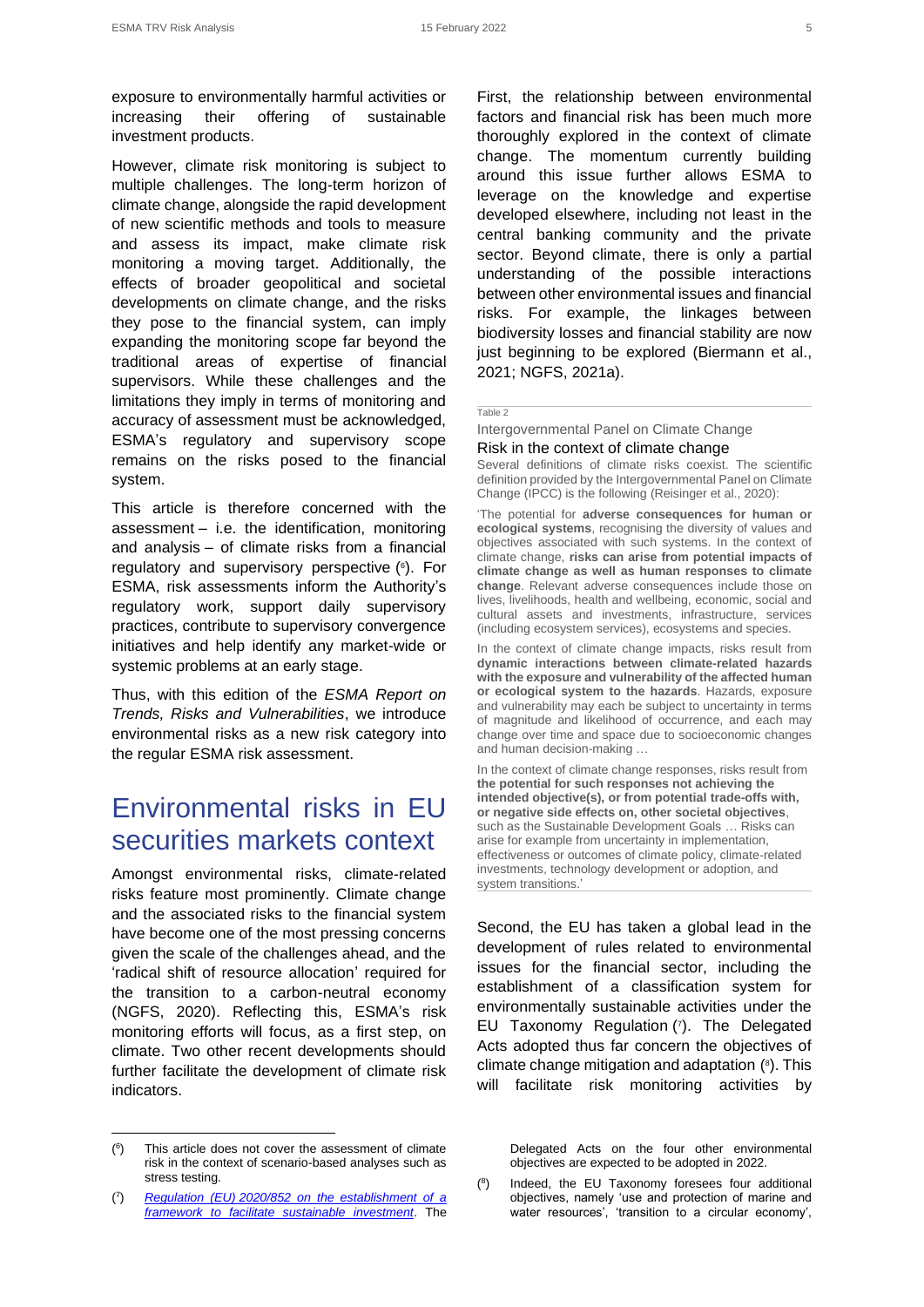introducing clear definitions, ensuring convergence across countries and sectors, and allowing for the development of standardised reporting requirements (<sup>9</sup>).

The Network of Central Banks and Supervisors for Greening the Financial System (NGFS) ( 10) defines climate risks as 'financial risks posed by the exposure of financial institutions to physical or transition risks caused by or related to climate change, for example, damage caused by extreme weather events or a decline in asset value in carbon-intensive sectors' (NGFS, 2020)*.* Physical impacts can arise from the increasing severity or frequency of extreme climate-change-related weather events, as well as longer-term progressive shifts in the climate. Transition impacts relate to the process of adjustment to a low-carbon economy (NGFS, 2019).

This differentiation between physical and transition risks is at the root of much of the analytical work undertaken on climate risks, including in the EU (EBA, 2021; ECB and ESRB, 2021a; EIOPA, 2020). This approach is mainly intended to capture the risks to financial stability stemming from climate change, in line with the financial stability focus of most prudential supervisors. However, ESMA's objectives also include investor protection and orderly market functioning, in addition to financial stability. For this reason, we believe that a broader approach to climate risks is better suited to ESMA's risk monitoring purposes.

A broader approach should aim to also capture risks stemming from green finance or ESG investing of relevance in the context of climate change. This includes risks to investor protection from e.g. capital misallocation from greenwashing practices, or investor losses stemming from sudden asset repricing as a result of overvaluation. Such an approach also considers the role of green finance as a potential mitigating factor through e.g. reduced investor exposure to fossil fuel assets and portfolio diversification.

Some EU regulations have embedded the concept of double materiality (i.e. financial and

environmental materiality), such as the sustainability reporting standards for EU companies currently under development. According to this concept, businesses should not only consider how sustainability issues affect their business, but also the impact that they have on the environment ( <sup>11</sup>). However, the focus of our risk-monitoring framework is on financial risks, and environmental materiality considerations are only relevant insofar as they relate to financial risk or its mitigation.

One of the most fundamental differences between climate-related financial risks and other types of financial risks is their long-term horizon. This reflects the fact that temperature change projections typically span multiple decades, while the effects of climate change on the financial system may take years to fully materialise. As a result, monitoring climate risks comes with unique challenges (beyond the scoping issues already highlighted). These challenges include:

- a very high level of uncertainty (e.g. severity and frequency of extreme weather events);
- the relevance of transition strategies or policies and, related to this, the importance of forward-looking indicators; and
- the potential role of climate risk mitigants.

The long-term horizon also entails differences in terms of the nature and severity of the short-term risks posed by climate change and the long-term ones. A climate risk monitoring framework tailored to EU securities markets should cover both, considering the ability of investors to rebalance their portfolio at short notice and the speed of valuation adjustments in asset markets. However, due to data and methodological limitations, this level of granularity remains out of reach for now.

Given ESMA's objectives, along with the unique nature of climate risks and the challenges they pose to risk monitoring, we integrate climate risks into our risk assessment and monitoring framework as a separate risk category, rather than feed into the existing risk categories (without, however, denying potential overlap; see next section). In doing so, we base our work on a

to, on a voluntary basis, share best practices and contribute to the development of environmental and climate risk management in the financial sector, and to mobilise mainstream finance to support the transition toward a sustainable economy. For more information, see the *[NGFS](https://www.ngfs.net/en)* website.

 $(11)$ European Commission proposal for a Directive as regards corporate sustainability reporting, 21 April 2021, *[COM/2021/189](https://eur-lex.europa.eu/legal-content/EN/TXT/?uri=CELEX%3A52021PC0189&qid=1643978775025)* final.

<sup>&#</sup>x27;pollution prevention and control' and 'protection and restoration of biodiversity and ecosystems', for which the Delegated Acts are still under development.

<sup>(</sup> 9 ) For example, under the EU Taxonomy Regulation, companies will have to disclose entity-level and product-level key performance indicators on the alignment of their economic activities with the taxonomy.

 $(10)$ The Network of Central Banks and Supervisors for Greening the Financial System, launched in 2017, aims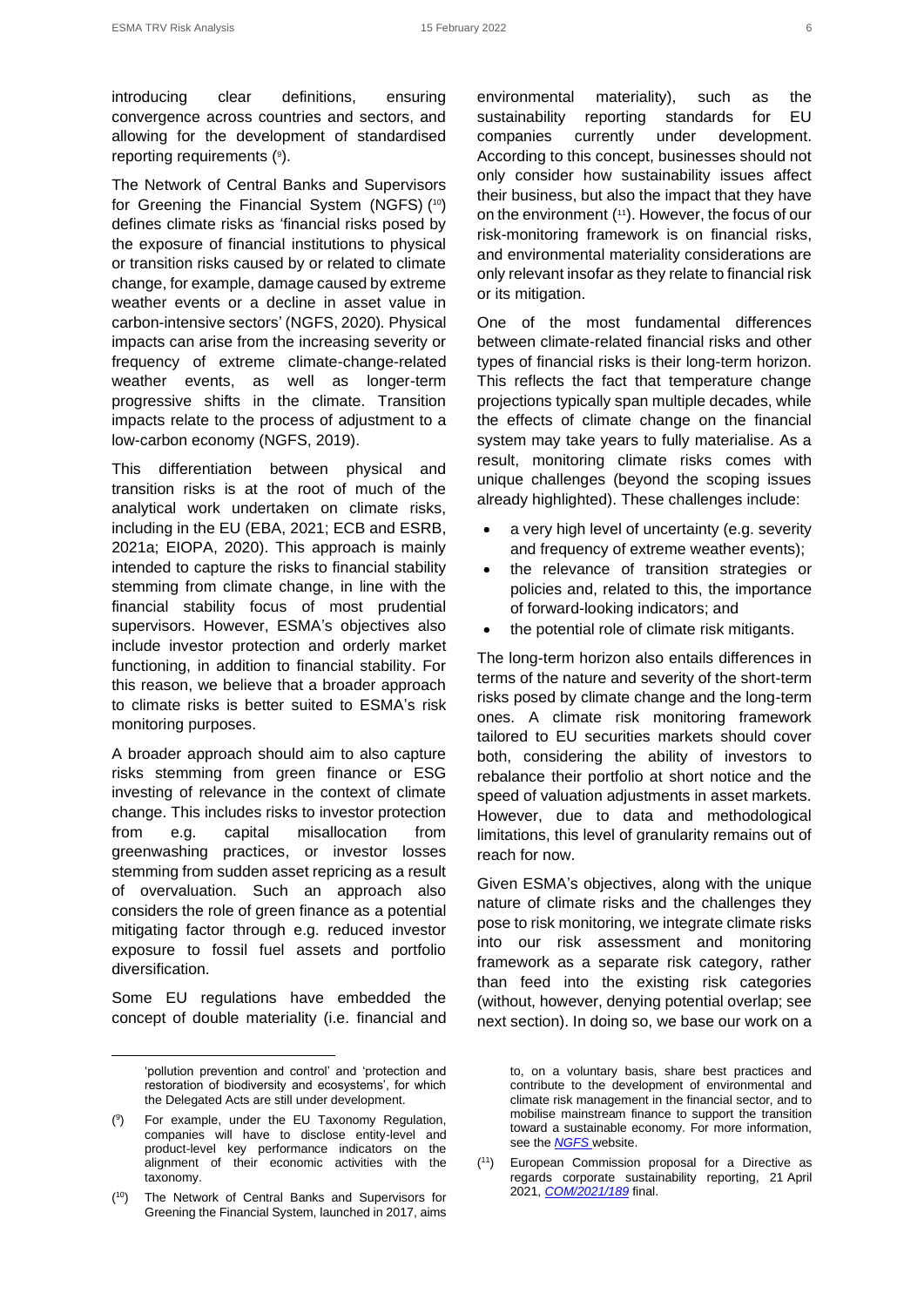definition of climate risks as risks posed to financial markets and their participants as a direct or indirect result of climate change, including potential mitigants.

### Core climate-related risks in ESMA's remit

In keeping with the above definition, we capture risks from the three sub-categories identified as relevant to ESMA's risk monitoring framework: physical risks, transition risks and ESG investing.

Physical risks can materialise, for example, when weather-related hazards lead to the direct or indirect loss of physical assets or financial asset holdings, respectively. They occur through extreme weather events (e.g. floods, storms, droughts, tidal waves or wildfires) and can trigger spillover effects across markets, as observed, for example, in 2020 when an unusually cold storm in the US strongly affected energy market prices (Sullivan B. K., 2021).

Transition risks can result from the process of adjustment towards a lower-carbon and more circular economy prompted, for example, by changes in climate and environmental policy, technology or market sentiment (NGFS, 2020). For example, abrupt changes in climate risk perceptions impacting market sentiment may trigger large-scale investment portfolio reallocations and large valuation changes, driving market volatility higher and leading to mark-tomarket losses on passive investments.

Risks from ESG investing can also be relevant in the context of climate risks, but are not directly captured under physical or transition risks. Climate-related ESG investing risks can arise from i) information asymmetries between investors and firms or service providers; ii) asset overvaluation and product mispricing; and iii) negative externalities from the integration of ESG-driven approaches. All three aspects have common limitations related to the availability and flow of information along the sustainable investment value chain. They are closely related, e.g. with overvaluation and mispricing sometimes (but not always) stemming from information asymmetries.

These three sub-categories also interlink with each other. For example, recurring weatherrelated hazards can prompt policy and legislative action to mitigate the damages caused by climate change, leading to transition risks. Information asymmetries can lead to increased litigation claims brought forward either by investors against states of firms for failing to factor in or disclose climate risks, or by firms against governments in cases where new regulations lead to unexpected financial losses (NGFS, 2021b).

Importantly, climate risks also interlink with other risk categories (market, credit, liquidity, contagion and operational) that already form part of ESMA's regular risk assessment. Extreme weather events can derail the functionality and operability of systemic financial market infrastructures and consequently increase operational risk. Valuation changes and investment reallocation from changes in market sentiment would drive an increase in market risks. Climate policies intended to reduce greenhouse gas emissions may give rise to transition risks, and in doing so create stranded assets in some sectors, leading to increased liquidity and credit risks.

In line with its risk-based approach to supervision, ESMA's risk monitoring framework requires concrete risk drivers for the different areas in ESMA's remit to be identified. For example, in Europe, key physical risk drivers include floods, water stress and heat stress (ECB and ESRB, 2021), while potential direct or indirect losses from exposure to weather-related events in tropical areas are of less immediate concern. Meanwhile, the assessment of potential transition risks stemming from fiscal or monetary policy changes goes beyond ESMA's mandate. Risk drivers should be prioritised in accordance with (i) the size of their impact, (ii) their materialisation potential, and (iii) their relevance to EU securities markets. The long-term horizon of climate change also requires the availability and effectiveness of targeted mitigating actions to be considered. Indeed, risk mitigants can markedly influence either the likelihood with which a risk materialises (e.g. investments to build market infrastructure resilience) or the size of its impact (e.g. reduced losses from insurance coverage).

With this in mind, we identify three core risks to ESMA's remit  $(12)$ . The first being an abrupt change in market sentiment, which can be understood as investors' subjective opinion on the likelihood that climate risks materialise and their potential impact (on firms, sovereigns, etc.). This view can be shaped either by factual

assessment methodologies, these core risks will be reevaluated on a regular basis and adjusted as needed.

<sup>(</sup> <sup>12</sup>) Given the high level of uncertainty highlighted above and expected improvements in data availability and risk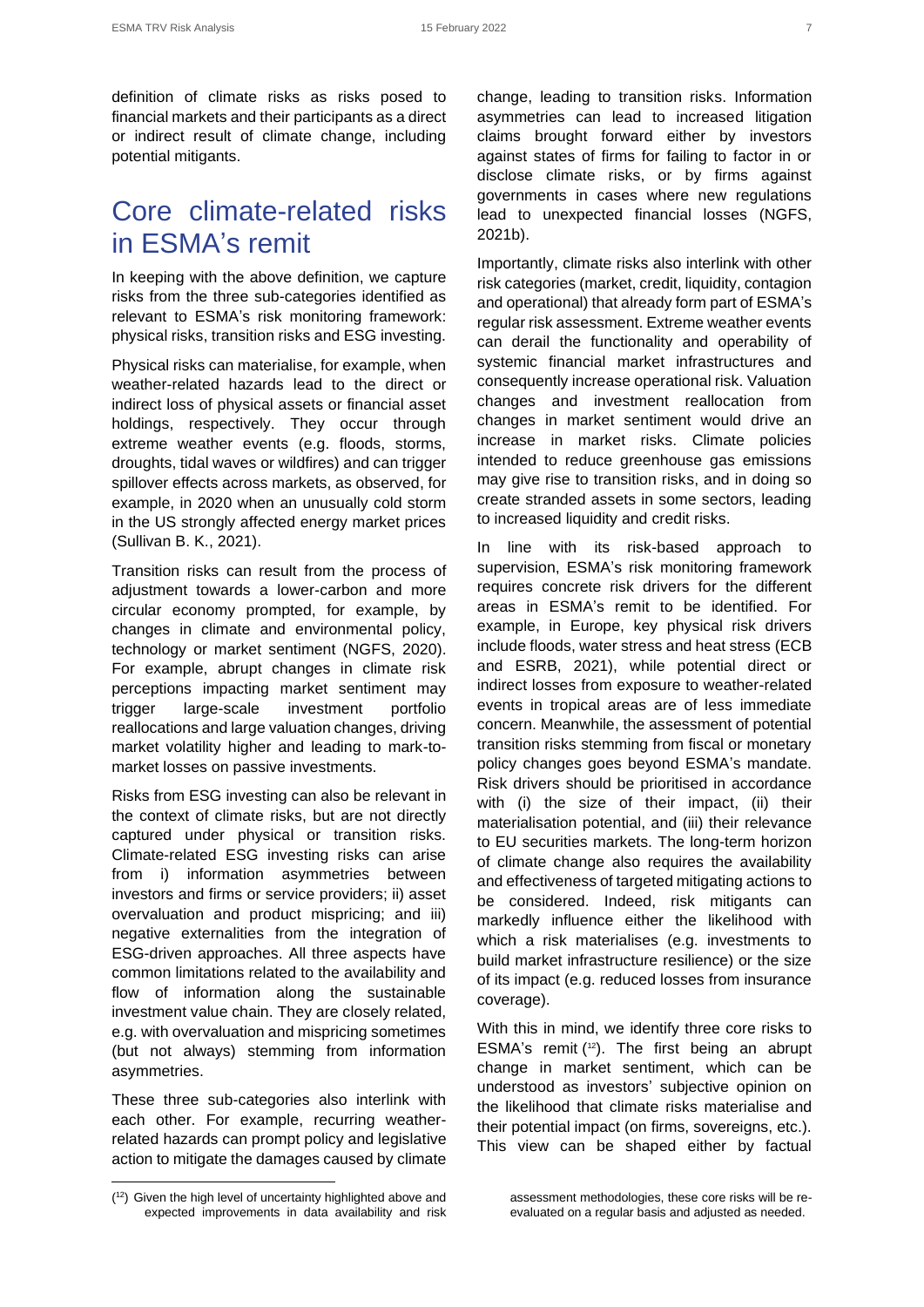considerations, e.g. an increase in the severity and occurrence of climate-change-related hazards, or by sentiment-driven ones, e.g. a shift in investor preferences in favour of 'green' assets. Abrupt changes in market sentiment may lead to sell-offs, stranded assets or asset repricing and volatility. Information on the potential exposure of financial institutions to climate risks and the policies in place to manage them can help mitigate the effects, as do clear transition plans towards more sustainable business models.

The second core risk to ESMA's objectives stems from potential greenwashing, which is now widely cited as a key concern for investors, issuers and the environment (Azzouz, M. and Merle, C., 2021). However, the absence of a legal definition in combination with the complex and multifaceted nature of the problem have given rise to the emergence of different understandings and measures of greenwashing, reflecting the various contexts in which the word is being used. In this respect, greenwashing has become a key priority for ESMA ( <sup>13</sup>), and future policy work in this area will directly inform our climate risk monitoring framework. Greenwashing practices can damage investor confidence and spur substantial capital reallocation (e.g. to more transparent products or firms), or create broader distrust in sustainable investing. Harmonised disclosure standards may help to mitigate these risks, but progress is still ongoing and considerable limitations remain.

The frequency and severity of weather-related hazards, the third core risk to ESMA's remit, have increased in recent years, turning into possible disasters that cause loss of life and capital stock, and disruptions to economic activity (IMF, 2020). Extreme weather events such as storms, floods or wildfires can either damage a firm's physical assets (direct losses) or lead to losses on financial asset holdings with potential spillover effects on other firms within the same sector or region (indirect losses). They can also induce broader economic effects, e.g. through price transmission mechanisms, as evidenced by the energy price surge in 2020 (Sullivan, B. K., 2021). Market infrastructures, such as trading venues or central counterparties, may also experience operational disruptions in cases where critical physical infrastructure is affected. Weatherrelated hazards can thus pose significant risks to financial market infrastructures, depending on the impact size and the frequency with which they occur. However, comparably robust mitigants to address these risks exist, including extensive insurance coverage to mitigate losses or contingency plans (e.g. business continuity planning) and limit potential disruptions. In this respect, the EU Taxonomy Regulation, in laying down criteria defining substantial contribution to climate change adaptation, requires investees to perform climate risk and vulnerability assessments and implement recommended adaptation solutions ( <sup>14</sup>).

## Indicators for climate risk monitoring

With these three core risks in mind, ESMA will aim to extend its quantitative analysis to empirically assess the probability, impact and potential losses stemming from climate risks over time. This section presents a few indicators that we deem relevant in the context of climate risk monitoring, for illustration purposes. Given current data limitations, ongoing progress in methodologies and the long-term horizon of climate risks, these indicators will be revised on a regular basis and improved over time. A preliminary set of the indicators we currently use can be found in the TRV Statistical Annex (Sustainable Finance section) (ESMA, 2022).

The charts below provide a few examples of how indicators can inform ESMA's climate risks assessment, based on the framework outlined above. These indicators do not by themselves provide an exhaustive picture of where climate risks currently stand, or how they might evolve. They need to be complemented by expert judgement, while our ability to correctly interpret them also depends on the accuracy of definitions, data quality and coverage. As such, they need to be interpreted with caution in light of their context and identified limitations, and that they only shed light on specific aspects of an inevitably more complex reality. Furthermore, in line with ESMA's broader approach to risk assessment, it is important to keep in mind that these indicators may not be suitable tools for risk management purposes and are strictly intended to monitor potential risks to ESMA's objectives.

While greenwashing has been identified as a core risk to ESMA's objective, the absence of a definition in EU legislation currently hampers the ability of supervisors to clearly delineate and identify greenwashing practices at this stage. The

<sup>(</sup> <sup>13</sup>) See Ross, V. (2021), '*[Keynote Speech](https://www.esma.europa.eu/sites/default/files/library/esma32-67-800_esma_chair_keynote_speech_dsw_esg_conference_19_november_2021.pdf)*'.

<sup>(</sup> <sup>14</sup>) *Appendix [A: Generic Criteria for DNSH to Climate](https://ec.europa.eu/sustainable-finance-taxonomy/documents/CCM%20Appendix%20A.pdf)  [Change Adaptation](https://ec.europa.eu/sustainable-finance-taxonomy/documents/CCM%20Appendix%20A.pdf)* of the EU taxonomy regulation.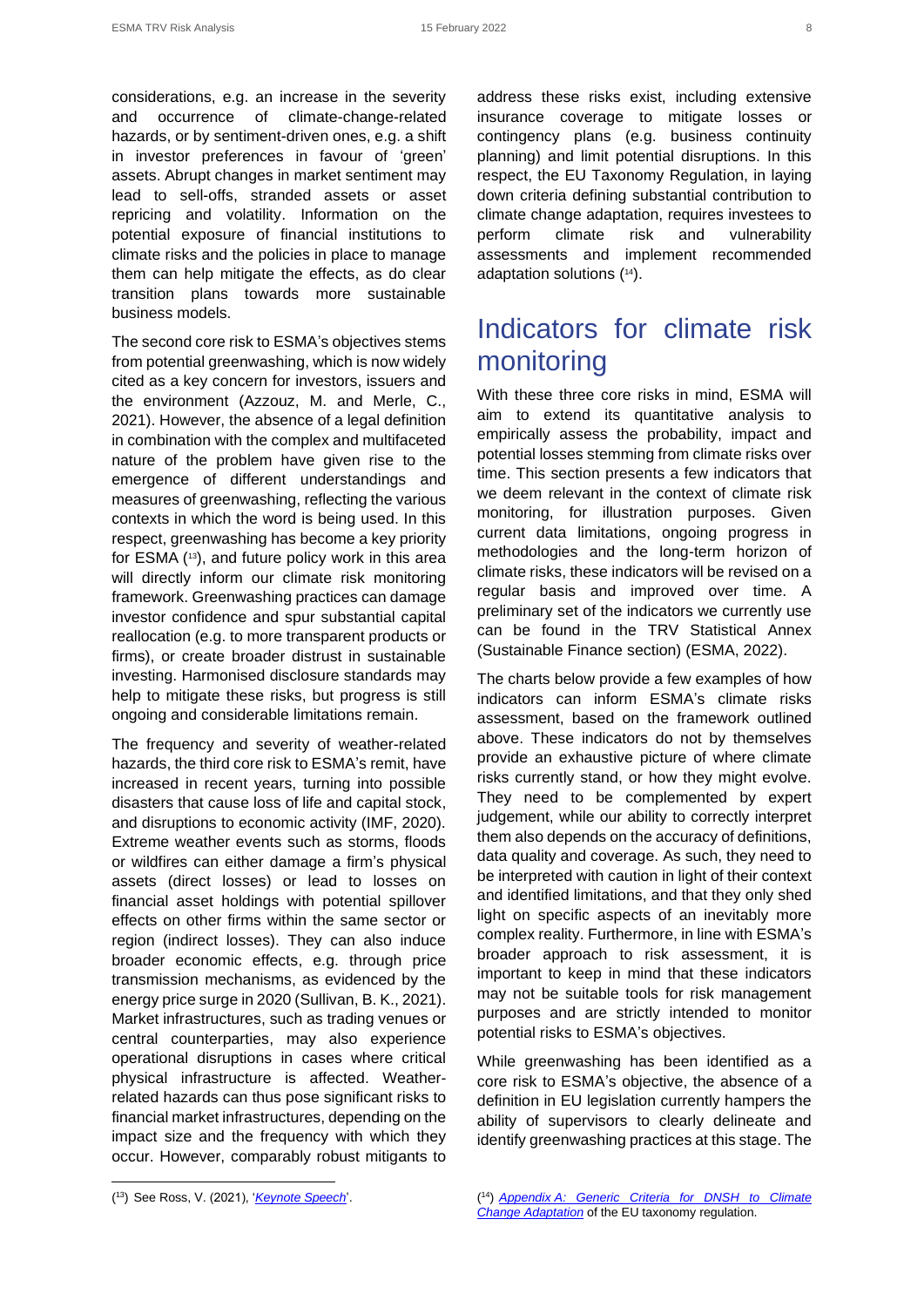EU regulatory framework has already introduced disclosure rules and safeguards to enable investors to make informed investment decisions − including possible divestments or exclusions from products or vehicles they deem to not be adapted to their preferences or objectives. Conceptual work on greenwashingrelated issues in supervisory context will directly inform and feed into our risk monitoring framework in the future. Similarly, future analyses and research will help to shape public authorities' understanding of greenwashing risks and of how to address them. With this in mind, we refrain at this stage from introducing indicators to monitor potential greenwashing risks.

The lack of climate-related information in the context of company-level environmental performance is one of the issues at the core of climate risks. Part of this stems from the fact that a limited number of firms in the EU and elsewhere are disclosing climate-related metrics (TCFD, 2021). Although the number of firms disclosing Scope 1 (i.e. direct) emissions data has grown – especially after the 2015 Paris Agreement – the problem remains particularly salient within smaller firms (Chart 1): only 3 % of listed European SMEs are currently reporting this information, compared to more than 50 % of firms with a market capitalisation above EUR 2 bn.

Chart 1 Number of EEA firms disclosing Scope 1 emissions Only few SMEs disclosing 0 100 200 300 400 500 600 700 800 900 1,000 2012 2013 2014 2015 2016 2017 2018 2019 2020 ■SMEs Medium-large Large Very large Note: Number of EEA-domiciled firms listed in the EU disclosing Scope 1 (direct) greenhouse gas emissions, by market capitalisation bucket. SMEs=below 200mn; Medium-large=from 200mn to 2bn; Large=from 2bn to 20bn; Very large=above 20bn. Sources: Refinitiv EIKON, FIRDS, ESMA.

Improved information availability can help reduce transition risks by limiting potential changes in market sentiment for subjective reasons, in addition to reducing information asymmetries. Indicators monitoring firms' disclosures can also help policymakers to evaluate the level of transparency in the market and then introduce targeted measures to promote these further.

In addition to mandatory disclosures, a useful way to ensure that green finance instruments can deliver their intended objectives is through the recourse to labels. Some EU-wide labels already exist (e.g. EU Climate Benchmarks) or have been proposed (e.g. EU Green Bond Standard) and others are currently on the way (e.g. the EU Ecolabel) (Boyano, A. et al., 2021). Monitoring the relative share of labelled instruments will provide useful insight on the transparency and credibility of each market, the firms operating within these markets and the products or services they sell. Increases in labelled instruments should enhance transparency and lead to reduced information asymmetries.

Another important consideration in the context of climate risk perceptions relates to the reputation of each firm. Considered a core intangible asset, corporate reputation is shaped by a firm's past and expected future actions and has substantial impact potential for financial performance (Gatzert, N., 2015; Pires, V. and Trez, G., 2018).. When it comes to measuring reputation, various approaches already exist. In an ESG investing context, some ESG rating providers integrate 'ESG controversies' into their methodology. ESG controversies are environmental, social or governance-related incidents (e.g. in the form of negative press, lawsuits or scandals) involving firms or governments with potential reputational implications. Monitoring ESG controversies has become increasingly relevant given their growing impact, either directly on financial metrics or indirectly through ESG ratings and public perception (for example, Winck, B., 2020). Beyond the effects on individual firms and governments, major controversies can have broader ramifications for entire sectors.

For our climate risk monitoring framework, the involvement of EU financial sector firms in climate-related controversies ( <sup>15</sup>) can provide useful insight (Chart 2). A higher count of climaterelated controversies may signal higher transition risks, with e.g. investors becoming increasingly sensitive to negative news coverage of firms engaging in controversial or polluting activities. This may lead environmentally minded investors to withdraw from specific firms or entire sectors. This information is particularly relevant for financial sector firms given the link between

<sup>(</sup> <sup>15</sup>) Climate-related controversies are separated from other environmental controversies, with a focus on climate

change, greenhouse gas emissions and global pollution.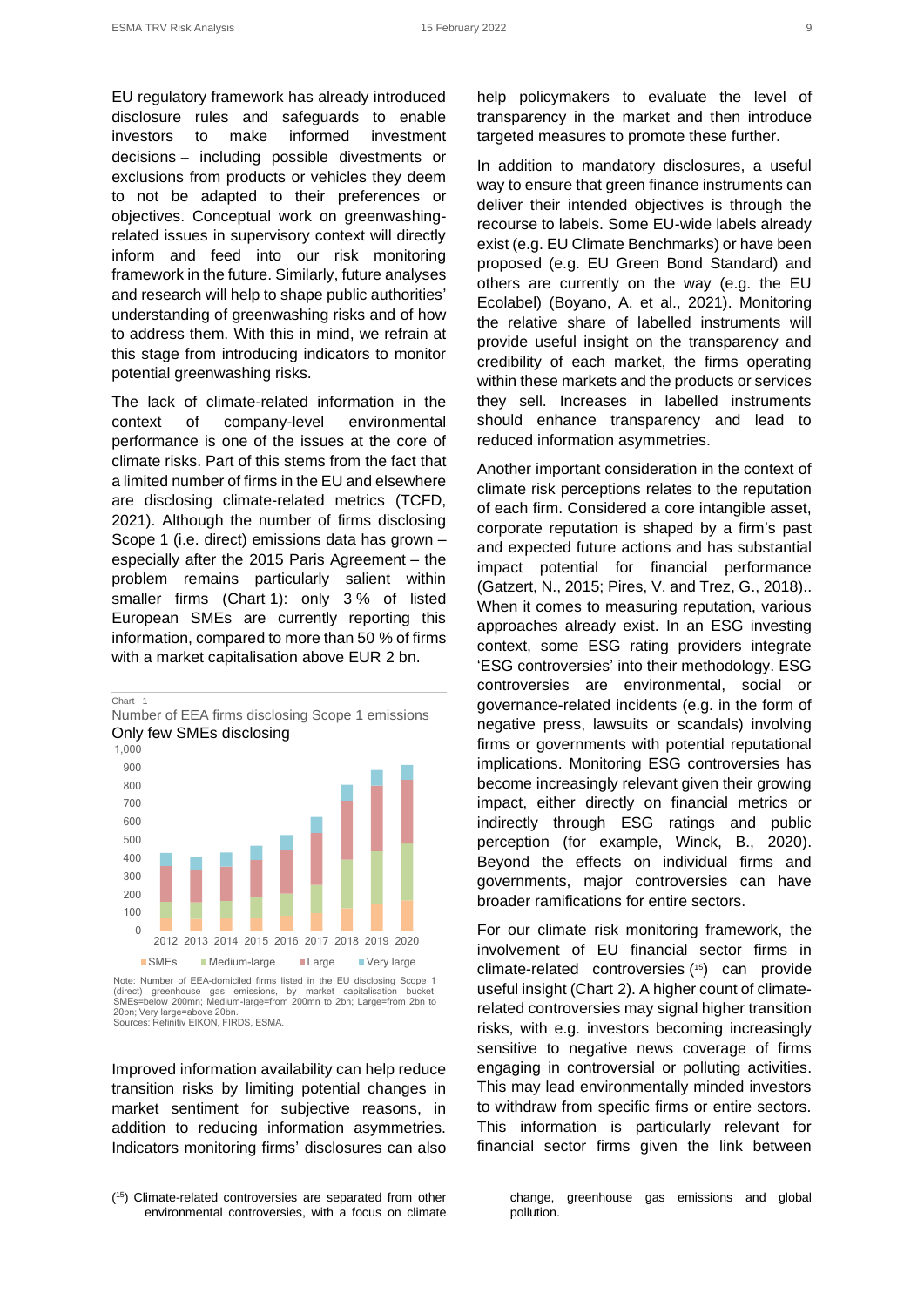reputation and liquidity (i.e. the willingness of counterparties to trade), which has in the past driven some banking institutions into insolvency.



fired power plants. Sources: RepRisk, ESMA.

The monitoring and assessment of physical risks is particularly data and resource intensive (ECB and ESRB, 2021b). With a view to monitoring potential risks stemming from weather-related hazards in EU markets, and in particular to financial market infrastructure (such as trading venues or central counterparties), ESMA will aim to develop a methodology leveraging on the work done by public authorities with greater expertise in this area.

In our semi-annual TRV risk monitoring, new indicators will complement existing ones to form the basis of our analysis in the Sustainable Finance section. They will also be reflected in a composite Environmental Risks indicator in the TRV Risk Dashboard.

## Conclusion

Climate-related policies and public awareness of the climate emergency have put climate risks at the core of the agendas of many authorities and private-sector firms. The growing interest in and shift to sustainable investing confirms a public urge to consider wider ESG factors in investment decision-making. Meanwhile, the increasing visibility of climate change impacts, including on financial markets, makes it imperative to account for this new risk source in our risk monitoring and analysis.

This article underpins ESMA's work in the area of risk analysis by providing a comprehensive framework through which climate risks can be

monitored in the context of EU securities markets. In doing so, it also highlights some of the challenges that are specific to risks stemming from climate change. ESMA's objectives of financial stability, investor protection and orderly market functioning lead us to adopt a broad definition of climate risks, capturing not only physical and transition risks, but also ESG investing risks of relevance in the context of climate change. Together with the unique features of climate risk monitoring, stemming from the long-term horizon of climate change, we propose to add climate risks as a new risk category. This will focus our analytical efforts on developing climate-specific risk monitoring indicators.

The identification of three core risks (abrupt changes in market sentiment, greenwashing and weather-related hazards) further allows us to focus our monitoring efforts on those areas of most immediate importance to our remit. At the same time, the framework needs to remain flexible and adjustable to account for new developments and structural changes in EU markets moving forward. Furthermore, and while acknowledging the existing knowledge and information already available in the market or from other public authorities, the many different risk sources, events and triggers and their potential interactions, combined with existing data and methodological limitations, make monitoring climate risk a particularly challenging task. Reflecting this, ESMA's risk monitoring framework and indicators will evolve over time as public understanding of climate risks improves and operational limitations recede, while ESMA continues to contribute to the development of the EU framework in the area of sustainable finance and to promote convergence in supervisory approaches.

## **References**

Azzouz, M. and Merle, C. (2021), 'Greenwashing allegations are jolting the financial industry: Heightened needs for cautiousness, integrity and guidance', *Natixis Newsletter*, October 2021, Natixis.

Biermann, L., Concordet, R., Grisey, L., Le Calvar, E., Salin, M. and Svartzman, R. (2021), 'Biodiversity loss and financial stability: A new frontier for central banks and financial supervisors?', *Bulletin de la Banque de France*, No 237, Article 7, Banque de France.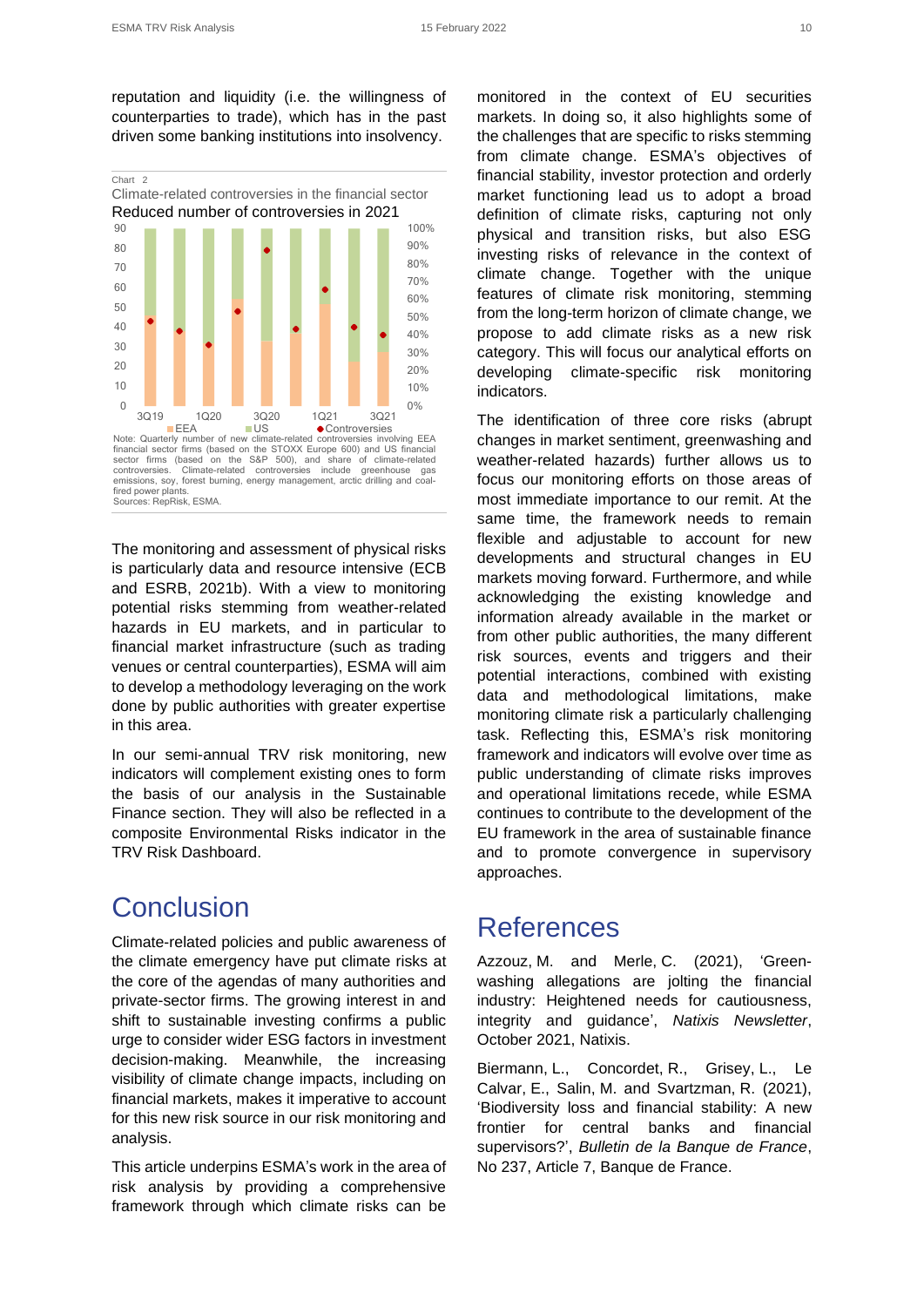Boyano, A., Dodd, N., Faraca, G., Kofoworola, O., Konstantas, A., Lucia, A., Ossola, E. and Wolf, O. (2021), 'Development of EU Ecolabel criteria for retail financial products – Technical report 4.0: Draft proposal for the product scope and criteria', *JRC Technical Reports*, European Commission Joint Research Centre, March 2021.

EBA (2021), *Report on management and supervision of ESG risks for credit risk institutions and investment firms*.

ECB and ESRB (2020), *Positively Green: Measuring Climate Change Risks to Financial Stability*, European Central Bank and European Systemic Risk Board.

ECB and ESRB (2021a), *Climate-related Risk and Financial Stability*, European Central Bank and European Systemic Risk Board.

ECB and ESRB (2021b), *Climate-related Risk and Financial Stability – Data Supplement*, European Central Bank and European Systemic Risk Board.

EIOPA (2020), *Sensitivity Analysis of Climate-Change Related Transition Risks*, Publications Office of the European Union.

ESMA (2018), *ESMA Report on Trends, Risks and Vulnerabilities,* No.1, March 2018.

ESMA (2019), 'Final report – ESMA's technical advice to the European Commission on integrating sustainability risks and factors in the UCITS Directive and AIFMD', 30 April 2019.

ESMA (2021), *2022 Annual Work Program*, ESMA 20-95-1430, 27 September 2021.

ESMA (2022), *ESMA Report on Trends, Risks and Vulnerabilities*, No.2, 15 February 2021.

European Commission (2018), 'Communication from the Commission to the European Parliament, the European Council, the Council, The European Central Bank, the European Economic and Social Committee and the Committee of the Regions – Action Plan: Financing Sustainable Growth', COM(2018) 97 final, 8 March 2018.

Gatzert, N. (2015), 'Working paper – The impact of corporate reputation and reputation damaging events on financial performance: Empirical evidence from the literature', *S&P Global Market Intelligence Research Paper Series*, Friedrich-Alexander University Erlangen-Nürnberg, 4 September 2015.

IMF (2020), *Global Financial Stability Report: Physical risk and equity prices,* International Monetary Fund Publications Services, pp. 85– 102.

NGFS (2019), 'First comprehensive report – A Call for Action: Climate change as a source of financial risk', April 2019.

NGFS (2020), 'Technical document – Guide for Supervisors: Integrating climate-related and environmental risks into prudential supervision', May 2020.

NGFS (2021a), 'Biodiversity and financial stability: Exploring the case for action', *NFGS Occasional Papers*, October 2021.

NGFS (2021b), 'Technical document – Climaterelated litigation: Raising awareness about a growing source of risk', November 2021.

Pires, V. and Trez, G. (2018), 'Corporate reputation: A discussion on construct definition and measurement and its relation to performance', *REGE Revista de Gestão*, Vol. 25, No 1, March 2018, pp. 47–64.

'Reisinger, Andy, Mark Howden, Carolina Vera, et al. (2020) The Concept of Risk in the IPCC Sixth Assessment Report: A Summary of Cross-Working Group Discussions. Intergovernmental Panel on Climate Change, Geneva, Switzerland.

Sullivan, B. K., 'Arctic Blast Grips U.S., Upending Markets, Setting Records', Bloomberg, 12 February 2021.

TCFD (2021), '2021 Status Report – Task force on climate-related financial disclosure', October 2021.

UNFCCC (2017), 'Climate Change is the Challenge of our Generation'.